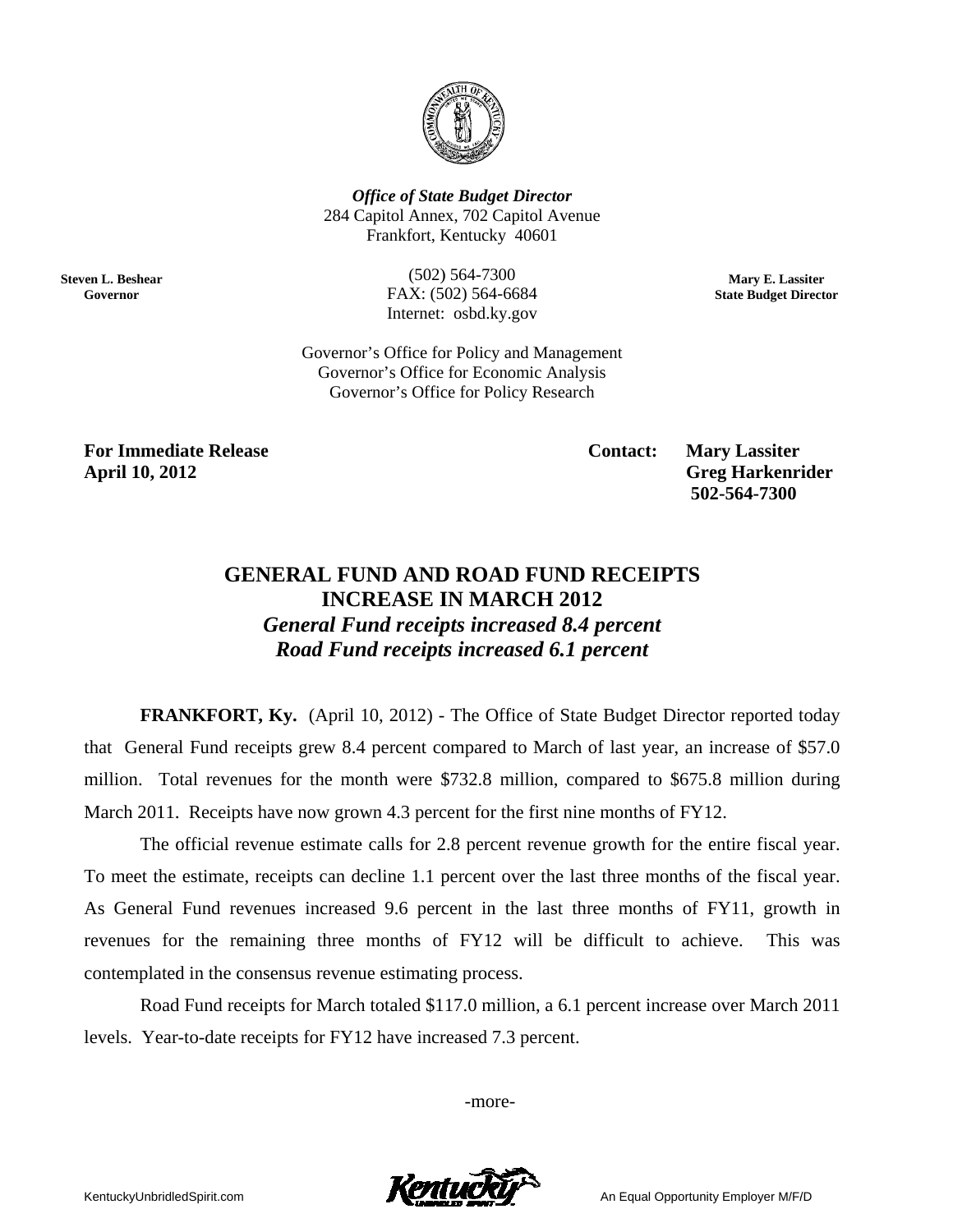State Budget Director Mary Lassiter noted that even though General Fund receipts are growing at a healthy rate, the uncertainty about the last quarter of receipts for the year is high. "We are seeing tangible and encouraging signs of a continued recovery in state tax receipts, as evidenced by the performances of the individual income and sales and use taxes. However, General Fund receipts grew 9.6 percent in the fourth quarter last year, a difficult hurdle to overcome even in a growth period. In comparison, there has been only one month in the current fiscal year in which collections have exceeded that growth rate."

Among the major accounts:

- Sales and use tax receipts increased 6.7 percent for the month and have grown 5.2 percent year-to-date.
- Corporation income tax receipts grew 9.0 percent and have increased 45.0 percent for the year.
- Individual income tax collections rose 10.9 percent in March and have grown 2.5 percent through the first nine months of FY12.
- Property tax collections increased 26.3 percent and are up 5.3 percent year-to-date.
- Cigarette tax receipts fell 6.0 percent and have decreased 4.0 percent year-to-date.
- Coal severance tax receipts were flat in March and have increased 8.3 percent through the first nine months of the fiscal year.

Road Fund receipts grew 6.1 percent in March 2012 with collections of \$117.0 million. The official Road Fund revenue estimate calls for an increase in revenues of 5.5 percent for the fiscal year. Based on year-to-date tax collections, revenues must increase 0.5 percent for the remainder of FY12 to meet the estimate. Among the accounts, motor fuels rose 11.4 percent. Motor vehicle usage revenue increased 3.2 percent, and license and privilege receipts rose 2.9 percent.

-30-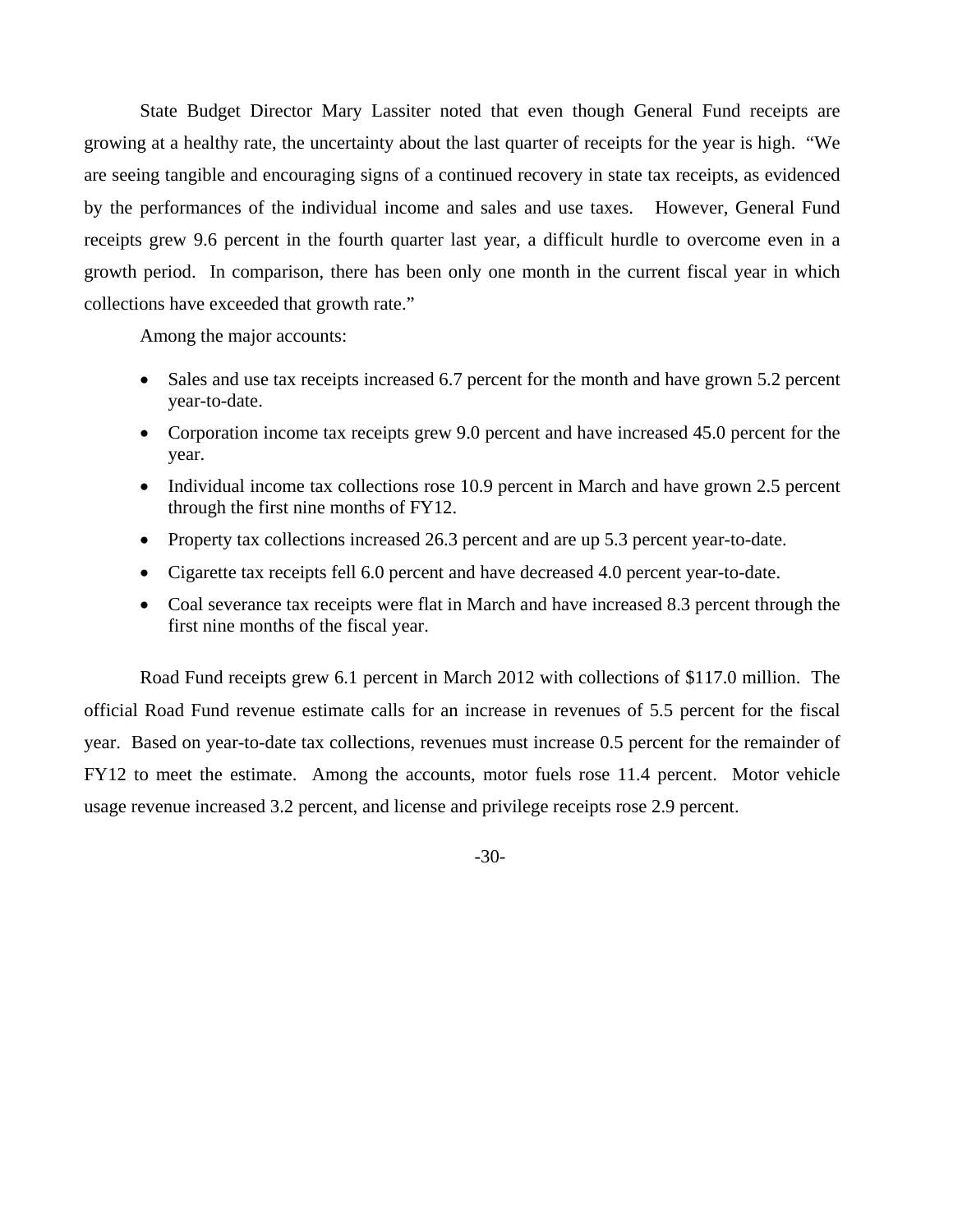#### Volume 51 Number 9

### **1. GENERAL FUND REVENUE**

|                                        |                      | <b>MARCH</b>       |                |                         | <b>JULY THROUGH MARCH</b> |              |
|----------------------------------------|----------------------|--------------------|----------------|-------------------------|---------------------------|--------------|
|                                        | 2012                 | 2011               | % Change       | FY 2012                 | FY 2011                   | % Change     |
| <b>TOTAL GENERAL FUND</b>              | \$732.789.025        | \$675,840,028      | 8.4%           | \$6,601,473,199         | \$6,326,610,527           | 4.3%         |
| <b>Tax Receipts</b>                    | \$710,551,535        | \$656,555,036      | 8.2%           | \$6,377,995,392         | \$6,105,198,939           | 4.5%         |
| Sales and Gross Receipts               | \$296,424,439        | \$283,092,893      | 4.7%           | \$2,697,468,116         | \$2,586,982,194           | 4.3%         |
| <b>Beer Consumption</b>                | 464.710              | 418.447            | 11.1%          | 4,427,063               | 4,518,679                 | $-2.0%$      |
| <b>Beer Wholesale</b>                  | 3,687,739            | 3,584,577          | 2.9%           | 39,167,918              | 38,905,143                | 0.7%         |
| Cigarette                              | 20,733,373           | 22,046,200         | $-6.0%$        | 185,369,081             | 193,191,495               | $-4.0%$      |
| <b>Distilled Spirits Case Sales</b>    | 8,012                | 6,562              | 22.1%          | 87,221                  | (262, 235)                | $---$        |
| <b>Distilled Spirits Consumption</b>   | 780,748              | 643,485            | 21.3%          | 8,459,555               | 8,065,427                 | 4.9%         |
| <b>Distilled Spirits Wholesale</b>     | 2.023.595            | 1,576,633          | 28.3%          | 22,017,096              | 20,662,241                | 6.6%         |
| <b>Insurance Premium</b>               | 19,391,818           | 21,075,898         | $-8.0%$        | 90,675,929              | 87,673,571                | 3.4%         |
| Pari-Mutuel                            | 167,163              | 119,122            | 40.3%          | 1,729,470               | 2,899,983                 | $-40.4%$     |
| Race Track Admission                   | 1,918                | 1,972              | $-2.7%$        | 158,348                 | 148,623                   | 6.5%         |
| Sales and Use                          | 240,961,269          | 225,886,757        | 6.7%           | 2,267,516,164           | 2,156,176,174             | 5.2%         |
| Wine Consumption<br>Wine Wholesale     | 211,585<br>1,056,057 | 176,448<br>870,546 | 19.9%<br>21.3% | 2,063,959<br>10,691,732 | 1,920,649<br>10,278,001   | 7.5%<br>4.0% |
| <b>Telecommunications Tax</b>          | 5,196,741            | 4,990,373          | 4.1%           | 48,902,438              | 46,728,988                | 4.7%         |
| <b>Other Tobacco Products</b>          | 1,737,958            | 1,666,388          | 4.3%           | 16,180,129              | 15,967,403                | 1.3%         |
| Floor Stock Tax                        | 1,753                | 29,485             | $-94.1%$       | 22,013                  | 108,051                   | $-79.6%$     |
|                                        |                      |                    |                |                         |                           |              |
| License and Privilege                  | \$128,167,701        | \$120.979.276      | 5.9%           | \$487,676,040           | \$478,194,517             | 2.0%         |
| Alc. Bev. License Suspension           | 27,180               | 34,138             | $-20.4%$       | 203,205                 | 302,608                   | $-32.8%$     |
| Coal Severance                         | 22,892,007           | 22,884,332         | 0.0%           | 232,728,662             | 214,958,194               | 8.3%         |
| <b>Corporation License</b>             | 303,021              | 566,321            | $-46.5%$       | 432,165                 | 10,242,141                | $-95.8%$     |
| <b>Corporation Organization</b>        | 1,470                | 5,925              | $-75.2%$       | 34,759                  | 56,400                    | $-38.4%$     |
| <b>Occupational Licenses</b>           | 7,259                | 18,446             | $-60.6%$       | 69,332                  | 99,371                    | $-30.2%$     |
| Oil Production                         | 1,233,240            | 685,315            | 80.0%          | 8,940,510               | 5,718,769                 | 56.3%        |
| Race Track License                     | 3,500                | 2,975              | 17.6%          | 206.375                 | 216,450                   | $-4.7%$      |
| <b>Bank Franchise Tax</b>              | 82,235,631           | 69,891,956         | 17.7%          | 92,593,333              | 78,365,472                | 18.2%        |
| <b>Driver License Fees</b>             | 55,327               | 52,731             | 4.9%           | 455,847                 | 454,566                   | 0.3%         |
| <b>Minerals Severance</b>              | (521, 258)           | 722,549            | $---$          | 10,309,604              | 10,105,973                | 2.0%         |
| <b>Natural Gas Severance</b>           | 1,640,494            | 2,111,255          | $-22.3%$       | 18,107,180              | 17,911,156                | 1.1%         |
| <b>Limited Liability Entity</b>        | 20,289,831           | 24,003,335         | $-15.5%$       | 123,595,069             | 139,763,418               | -11.6%       |
| Income                                 | \$244,580,726        | \$220,801,214      | 10.8%          | \$2,645,369,085         | \$2,519,115,967           | 5.0%         |
| Corporation                            | 20,836,978           | 19,119,879         | 9.0%           | 219,792,035             | 151,567,676               | 45.0%        |
| Individual                             | 223,743,748          | 201,681,334        | 10.9%          | 2,425,577,050           | 2,367,548,291             | 2.5%         |
| Property                               | \$33,623,669         | \$26,620,216       | 26.3%          | \$491,526,712           | \$466,819,322             | 5.3%         |
| <b>Building &amp; Loan Association</b> | 0                    | 254,989            | $-100.0\%$     | (46, 134)               | 209,779                   | $---$        |
| General - Real                         | 3.980.047            | 3,485,704          | 14.2%          | 245, 173, 570           | 239,662,509               | 2.3%         |
| General - Tangible                     | 12,911,463           | 11,977,457         | 7.8%           | 172,138,170             | 159,470,802               | 7.9%         |
| <b>Omitted &amp; Delinquent</b>        | 2,848,766            | 7,585,535          | $-62.4%$       | 15,869,622              | 29,368,939                | $-46.0%$     |
| <b>Public Service</b>                  | 13,607,773           | 3,065,001          | 344.0%         | 57,068,602              | 36,812,761                | 55.0%        |
| Other                                  | 275,620              | 251,530            | 9.6%           | 1,322,882               | 1,294,532                 | 2.2%         |
| Inheritance                            | \$4,644,517          | \$2,096,073        | 121.6%         | \$30,501,011            | \$29,303,781              | 4.1%         |
| Miscellaneous                          | \$3,110,482          | \$2,965,364        | 4.9%           | \$25,454,429            | \$24,783,158              | 2.7%         |
| <b>Legal Process</b>                   | 1,961,449            | 1,809,278          | 8.4%           | 14,954,303              | 15,108,387                | $-1.0%$      |
| T. V. A. In Lieu Payments              | 1,134,988            | 1,134,733          | 0.0%           | 10,437,149              | 9,587,824                 | 8.9%         |
| Other                                  | 14,045               | 21,354             | $-34.2%$       | 62,977                  | 86,946                    | $-27.6%$     |
| <b>Nontax Receipts</b>                 | \$22,088,956         | \$19,156,923       | 15.3%          | \$221,270,519           | \$217,948,028             | 1.5%         |
| <b>Departmental Fees</b>               | 3,582,989            | 4,306,386          | -16.8%         | 18,975,361              | 21,011,586                | -9.7%        |
| <b>PSC Assessment Fee</b>              | 0                    | 22,177             | $-100.0\%$     | 5,437,974               | 8,728,213                 | $-37.7%$     |
| Fines & Forfeitures                    | 2,717,984            | 2,608,425          | 4.2%           | 19,109,163              | 19,654,144                | $-2.8%$      |
| Interest on Investments                | 41,580               | 62,428             | $-33.4%$       | 561,711                 | 510,670                   | 10.0%        |
| Lottery                                | 18,971,122           | 14,000,000         | 35.5%          | 155,971,122             | 143,500,000               | 8.7%         |
| Sale of NO <sub>x</sub> Credits        | 0                    | 0                  | $---$          | 20,000                  | 22,513                    | -11.2%       |
| Miscellaneous                          | (3,224,719)          | (1,842,493)        | ---            | 21,195,188              | 24,520,903                | $-13.6%$     |
| Redeposit of State Funds               | \$148,534            | \$128,069          | 16.0%          | \$2,207,287             | \$3,463,559               | $-36.3%$     |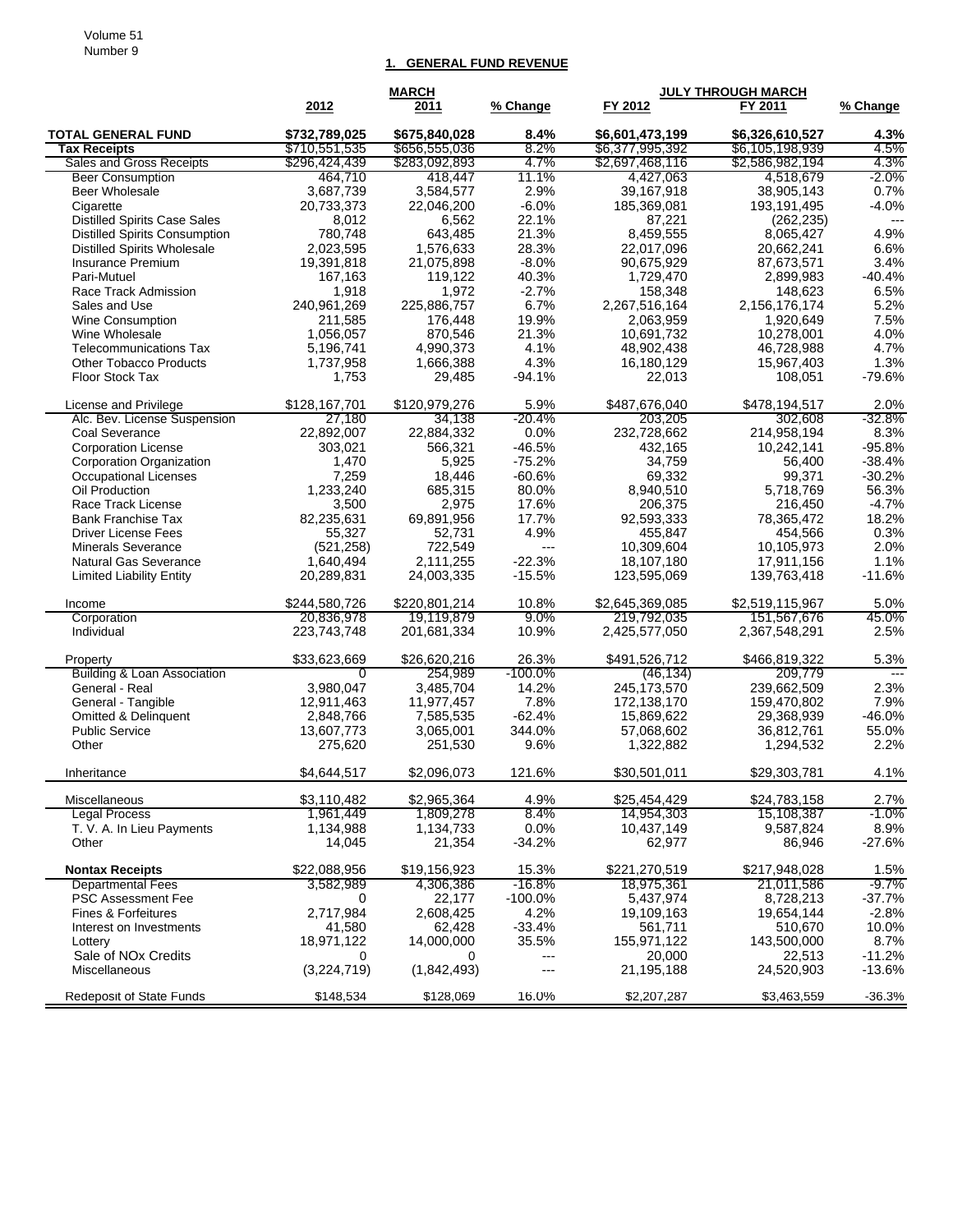Volume 51 Number 9

## **2. ROAD FUND REVENUE**

|                                 | <b>MARCH</b>  |               |           | <b>JULY THROUGH MARCH</b> |               |          |
|---------------------------------|---------------|---------------|-----------|---------------------------|---------------|----------|
|                                 | 2012          | 2011          | % Change  | FY 2012                   | FY 2011       | % Change |
| <b>TOTAL STATE ROAD FUND</b>    | \$117,014,210 | \$110,261,609 | 6.1%      | \$1,055,060,112           | \$983,059,189 | 7.3%     |
| Tax Receipts-                   | \$116,179,104 | \$108,336,719 | 7.2%      | \$1,039,576,071           | \$965,403,057 | 7.7%     |
| Sales and Gross Receipts        | \$94,865,418  | \$87,623,181  | 8.3%      | \$888,396,619             | \$827,492,581 | 7.4%     |
| <b>Motor Fuels Taxes</b>        | 60,469,438    | 54,296,452    | 11.4%     | 589,791,648               | 547,485,243   | $7.7\%$  |
| Motor Vehicle Usage             | 34,395,980    | 33,326,729    | 3.2%      | 298,604,971               | 280,007,338   | 6.6%     |
| License and Privilege           | \$21,313,686  | \$20.713.537  | 2.9%      | \$151.179.453             | \$137,910,476 | $9.6\%$  |
| <b>Motor Vehicles</b>           | 18,511,713    | 15,916,563    | 16.3%     | 75,561,028                | 62.686.052    | 20.5%    |
| <b>Motor Vehicle Operators</b>  | 1,317,597     | 1,321,142     | $-0.3\%$  | 11,719,259                | 11,930,402    | $-1.8%$  |
| <b>Weight Distance</b>          | 510,047       | 2,273,411     | -77.6%    | 56,375,994                | 55,806,572    | $1.0\%$  |
| <b>Truck Decal Fees</b>         | 20,112        | 9,215         | 118.2%    | 106,814                   | 84,301        | 26.7%    |
| <b>Other Special Fees</b>       | 954.217       | 1,193,206     | $-20.0\%$ | 7,416,358                 | 7,403,149     | 0.2%     |
| Nontax Receipts                 | \$1,377,481   | \$2,427,718   | -43.3%    | \$14,715,416              | \$15,914,645  | $-7.5%$  |
| <b>Departmental Fees</b>        | 1,185,193     | 2,236,022     | -47.0%    | 12,955,096                | 13,549,880    | $-4.4\%$ |
| In Lieu of Traffic Fines        | 65,606        | 71,786        | $-8.6\%$  | 565,700                   | 568,579       | $-0.5\%$ |
| Investment Income               | 148,581       | 86,829        | 71.1%     | 610,070                   | 1,109,666     | -45.0%   |
| <b>Miscellaneous</b>            | (21, 899)     | 33,081        |           | 584,549                   | 686.521       | -14.9%   |
| <b>Redeposit of State Funds</b> | (\$542,376)   | (\$502, 827)  |           | \$768,625                 | \$1,741,487   | $-55.9%$ |

An electronic version of this report is available for viewing and downloading in PDF format at the Office of the State Budget Director's web site. To access this report, set your browser to http://www.osbd.ky.gov.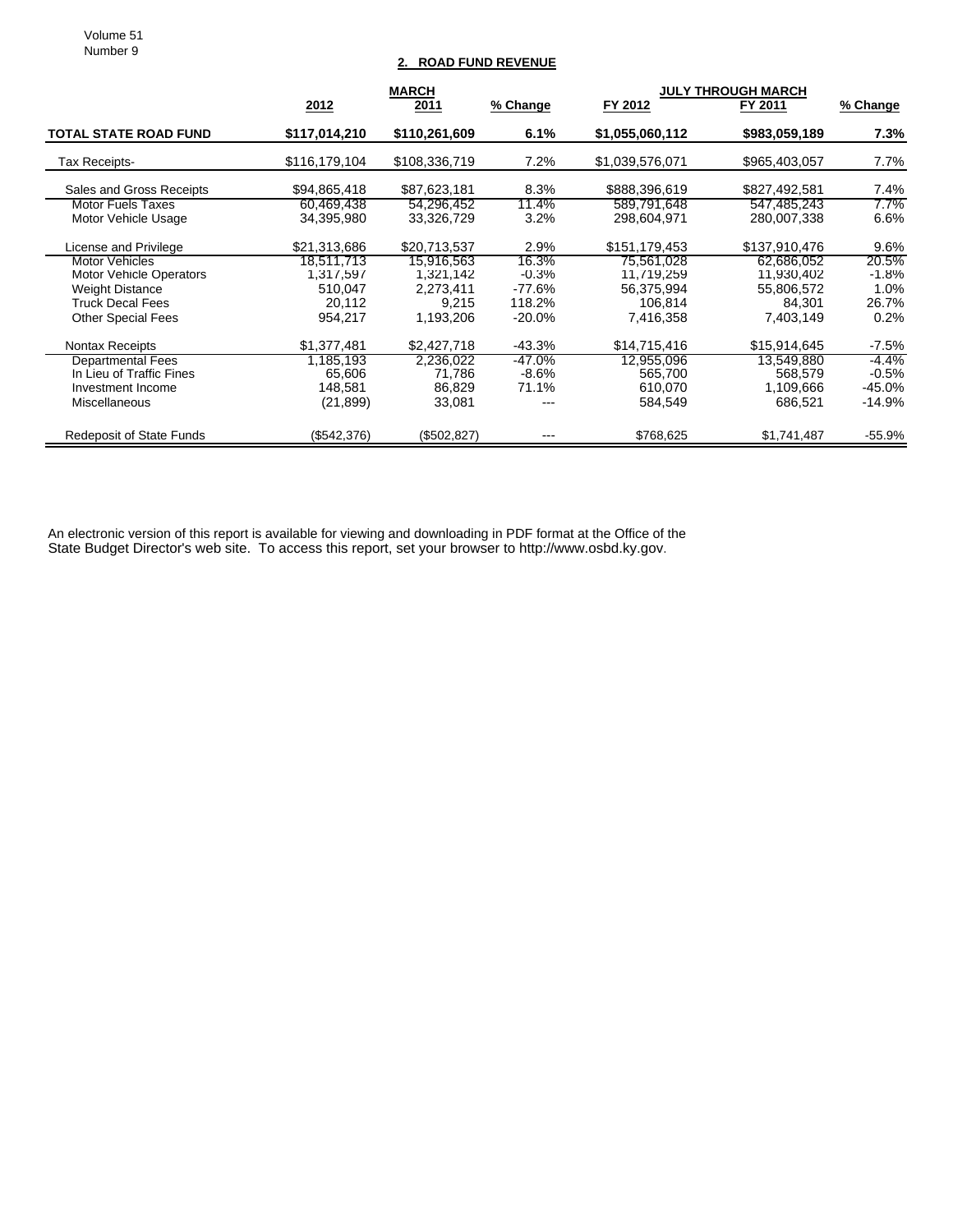#### **KENTUCKY STATE GOVERNMENT REVENUE 1. GENERAL FUND REVENUE**

|                                                    | <b>Third Quarter</b><br>FY 2012 | <b>Third Quarter</b><br>FY 2011 | % Change            | Year-To-Date<br>FY 2012    | Year-To-Date<br>FY 2011  | % Change               |
|----------------------------------------------------|---------------------------------|---------------------------------|---------------------|----------------------------|--------------------------|------------------------|
| <b>TOTAL GENERAL FUND</b>                          | 2,115,087,283                   | 1,973,154,602                   | 7.2%                | \$6,601,473,199            | \$6,326,610,527          | 4.3%                   |
| Tax Receipts                                       | 2,047,810,733                   | 1.906.818.879                   | 7.4%                | \$6,377,995,392            | \$6,105,198,939          | 4.5%                   |
| Sales and Gross Receipts                           | 913,290,718                     | 856,423,547                     | 6.6%                | \$2,697,468,116            | \$2,586,982,194          | 4.3%                   |
| <b>Beer Consumption</b>                            | 1,286,767                       | 1,279,362                       | 0.6%                | 4,427,063                  | 4,518,679                | $-2.0\%$               |
| <b>Beer Wholesale</b>                              | 11,264,313                      | 11,068,184                      | 1.8%                | 39,167,918                 | 38,905,143               | 0.7%                   |
| Cigarette                                          | 58,536,650                      | 57,255,647                      | 2.2%                | 185,369,081                | 193,191,495              | $-4.0%$                |
| <b>Distilled Spirits Case Sales</b>                | 28,990                          | 25,631                          | 13.1%               | 87,221                     | (262, 235)               | $\overline{a}$         |
| <b>Distilled Spirits Consumption</b>               | 2,808,378                       | 2,505,497                       | 12.1%               | 8,459,555                  | 8,065,427                | 4.9%                   |
| <b>Distilled Spirits Wholesale</b>                 | 7,434,388                       | 6,423,748                       | 15.7%               | 22,017,096                 | 20,662,241               | 6.6%                   |
| Insurance Premium                                  | 50,101,632                      | 47,201,616                      | 6.1%                | 90,675,929                 | 87,673,571               | 3.4%                   |
| Pari-Mutuel                                        | 423,587                         | 280,767                         | 50.9%               | 1,729,470                  | 2,899,983                | $-40.4%$               |
| Race Track Admission                               | 19,349                          | 1,972                           | 881.3%              | 158,348                    | 148,623                  | 6.5%                   |
| Sales and Use                                      | 756,509,427                     | 706,018,493                     | 7.2%                | 2,267,516,164              | 2,156,176,174            | 5.2%                   |
| Wine Consumption                                   | 717,892                         | 661,594                         | 8.5%                | 2,063,959                  | 1,920,649                | 7.5%                   |
| Wine Wholesale                                     | 3,684,834                       | 3,419,814                       | 7.7%                | 10,691,732                 | 10,278,001               | 4.0%                   |
| <b>Telecommunications Tax</b>                      | 15,327,784                      | 15,178,608                      | 1.0%                | 48,902,438                 | 46,728,988               | 4.7%                   |
| <b>OTP</b>                                         | 5,132,476                       | 5,057,603                       | 1.5%                | 16,180,129                 | 15,967,403               | 1.3%                   |
| Floor Stock Tax                                    | 6,489                           | (18,028)                        | ---                 | 14,251                     | 45,011                   | $-68.3%$               |
| License and Privilege                              | 211.216.988                     | 199,215,117                     | 6.0%                | \$487,676,040              | \$478,194,517            | 2.0%                   |
| Alc. Bev. License Suspension                       | 68,405                          | 109,068                         | $-37.3%$            | 203,205                    | 302,608                  | $-32.8%$               |
| Coal Severance                                     | 72,802,345                      | 69,927,941                      | 4.1%                | 232,728,662                | 214,958,194              | 8.3%                   |
| <b>Corporation License</b>                         | (294, 873)                      | 1,325,588                       | $\overline{a}$      | 432,165                    | 10,242,141               | $-95.8%$               |
| Corporation Organization                           | 13,092                          | 27,532                          | $-52.4%$            | 34,759                     | 56,400                   | $-38.4%$               |
| Occupational Licenses                              | 26,262                          | 34,887                          | $-24.7%$            | 69,332                     | 99,371                   | $-30.2%$               |
| Oil Production                                     | 4,390,066                       | 1,969,086                       | 122.9%              | 8,940,510                  | 5,718,769                | 56.3%                  |
| Race Track License                                 | 11,375                          | 7,700                           | 47.7%               | 206,375                    | 216,450                  | $-4.7%$                |
| <b>Bank Franchise Tax</b>                          | 90,705,058                      | 75,461,592                      | 20.2%               | 92,593,333                 | 78,365,472               | 18.2%                  |
| <b>Driver License Fees</b>                         | 150,409                         | 141,233                         | 6.5%                | 455,847                    | 454,566                  | 0.3%                   |
| <b>Minerals Severance</b>                          | 1,412,211                       | 2,103,747                       | $-32.9%$            | 10,309,604                 | 10,105,973               | 2.0%                   |
| Natural Gas Severance                              | 5,165,089                       | 6,103,885                       | $-15.4%$            | 18,107,180                 | 17,911,156               | 1.1%                   |
| <b>Limited Liability Entity</b>                    | 36,767,549                      | 42,002,858                      | $-12.5%$            | 123,595,069                | 139,763,418              | $-11.6%$               |
| Income                                             | 729,767,108                     | 718,408,316                     | 1.6%                | \$2,645,369,085            | \$2,519,115,967          | 5.0%                   |
| Corporation                                        | 33,109,894                      | 25,643,345                      | 29.1%               | 219,792,035                | 151,567,676              | 45.0%                  |
| Individual                                         | 696,657,214                     | 692,764,971                     | 0.6%                | 2,425,577,050              | 2,367,548,291            | 2.5%                   |
| Property<br><b>Building &amp; Loan Association</b> | \$174,426,342<br>0              | \$115,977,440<br>262,960        | 50.4%<br>$-100.0\%$ | \$491,526,712<br>(46, 134) | \$466,819,322<br>209,779 | 5.3%<br>$\overline{a}$ |
| General - Real                                     | 93,486,663                      | 54,990,677                      | 70.0%               | 245, 173, 570              | 239,662,509              | 2.3%                   |
| General - Tangible                                 | 56,472,835                      | 43,959,196                      | 28.5%               | 172,138,170                | 159,470,802              | 7.9%                   |
| Omitted & Delinquent                               | 4,311,141                       | 8,935,195                       | $-51.8%$            | 15,869,622                 | 29,368,939               | $-46.0%$               |
| <b>Public Service</b>                              | 19,591,203                      | 7,280,057                       | 169.1%              | 57,068,602                 | 36,812,761               | 55.0%                  |
| Other                                              | 564,501                         | 549,355                         | 2.8%                | 1,322,882                  | 1,294,532                | 2.2%                   |
| Inheritance                                        | \$10,673,117                    | \$8,477,671                     | 25.9%               | \$30,501,011               | \$29,303,781             | 4.1%                   |
| Miscellaneous                                      | 20<br>\$8,436,461               | \$8,316,789                     | 1.4%                | \$25,454,429               | \$24,783,158             | 2.7%                   |
| <b>Legal Process</b>                               | 4,973,475                       | 4,871,262                       | 2.1%                | 14,954,303                 | 15,108,387               | $-1.0%$                |
| T. V. A. In Lieu Payments                          | 3,404,963                       | 3,404,199                       | 0.0%                | 10,437,149                 | 9,587,824                | 8.9%                   |
| Other                                              | 58,023                          | 41,328                          | 40.4%               | 62,977                     | 86,946                   | $-27.6%$               |
| <b>Nontax Receipts</b>                             | \$66.260.541                    | \$64,501,316                    | 2.7%                | \$221,270,519              | \$217,948,028            | 1.5%                   |
| <b>Departmental Fees</b>                           | 8,873,303                       | 8,962,918                       | $-1.0%$             | 18,975,361                 | 21,011,586               | -9.7%                  |
| <b>PSC Assessment Fee</b>                          | 1,747                           | (186, 945)                      | ---                 | 5,437,974                  | 8,728,213                | $-37.7%$               |
| Fines & Forfeitures                                | 6,439,231                       | 6,753,398                       | $-4.7%$             | 19,109,163                 | 19,654,144               | $-2.8%$                |
| Interest on Investments                            | 145,579                         | 160,514                         | $-9.3%$             | 561,711                    | 510,670                  | 10.0%                  |
| Lottery                                            | 54,471,122                      | 48,500,000                      | 12.3%               | 155,971,122                | 143,500,000              | 8.7%                   |
| Sale of NO <sub>x</sub> Credits                    | 20,000                          | 0                               | ---                 | 20,000                     | 22,513                   | $-11.2%$               |
| Miscellaneous                                      | (3,690,440)<br>U                | 311,431                         | ---                 | 21,195,188                 | 24,520,903               | $-13.6%$               |
| Redeposit of State Funds                           | \$1,016,008                     | \$1,834,407                     | $-44.6%$            | \$2,207,287                | \$3,463,559              | $-36.3%$               |